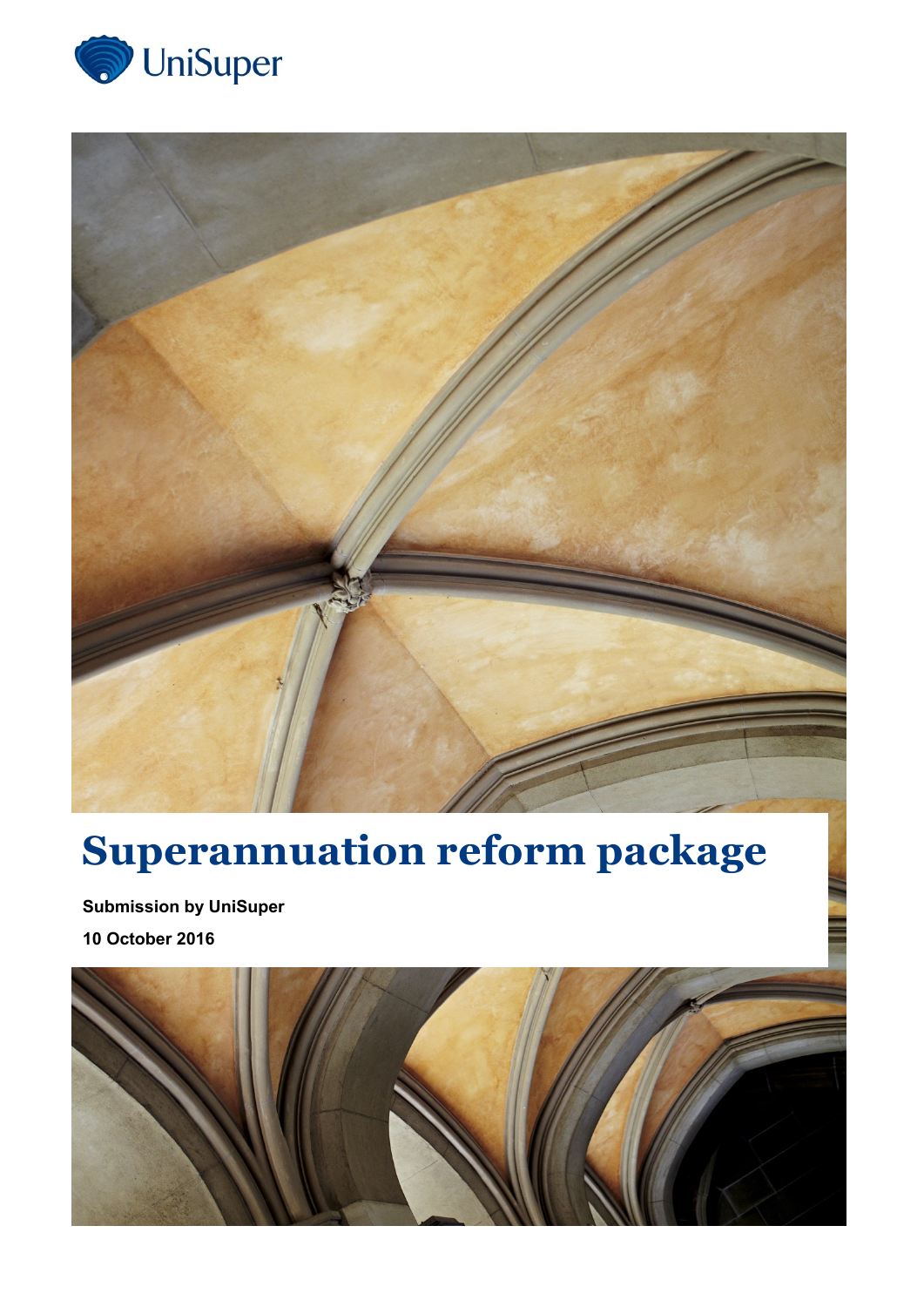

# **About UniSuper**

UniSuper<sup>1</sup> is the superannuation fund dedicated to people working in Australia's higher education and research sector. With approximately 400,000 members and around \$57 billion in net assets under management, UniSuper is one of Australia's largest superannuation funds and has one of the very few open defined benefit schemes.

We are pleased to comment on the exposure draft legislation to give effect to the superannuation measures announced in the 2016-17 Budget.

UniSuper Management Pty Ltd would welcome the opportunity to discuss the submission further and to provide additional information in respect of the comments made in this submission. Should you have further queries, please contact Benedict Davies on (03) 8831 6670 or [benedict.davies@unisuper.com.au](mailto:benedict.davies@unisuper.com.au)

-

 $1$  This submission has been prepared by UniSuper Management Pty Ltd (ABN 91 006 961 799), which acts as the administrator of the Trustee, UniSuper Limited (ABN 54 006 027 121).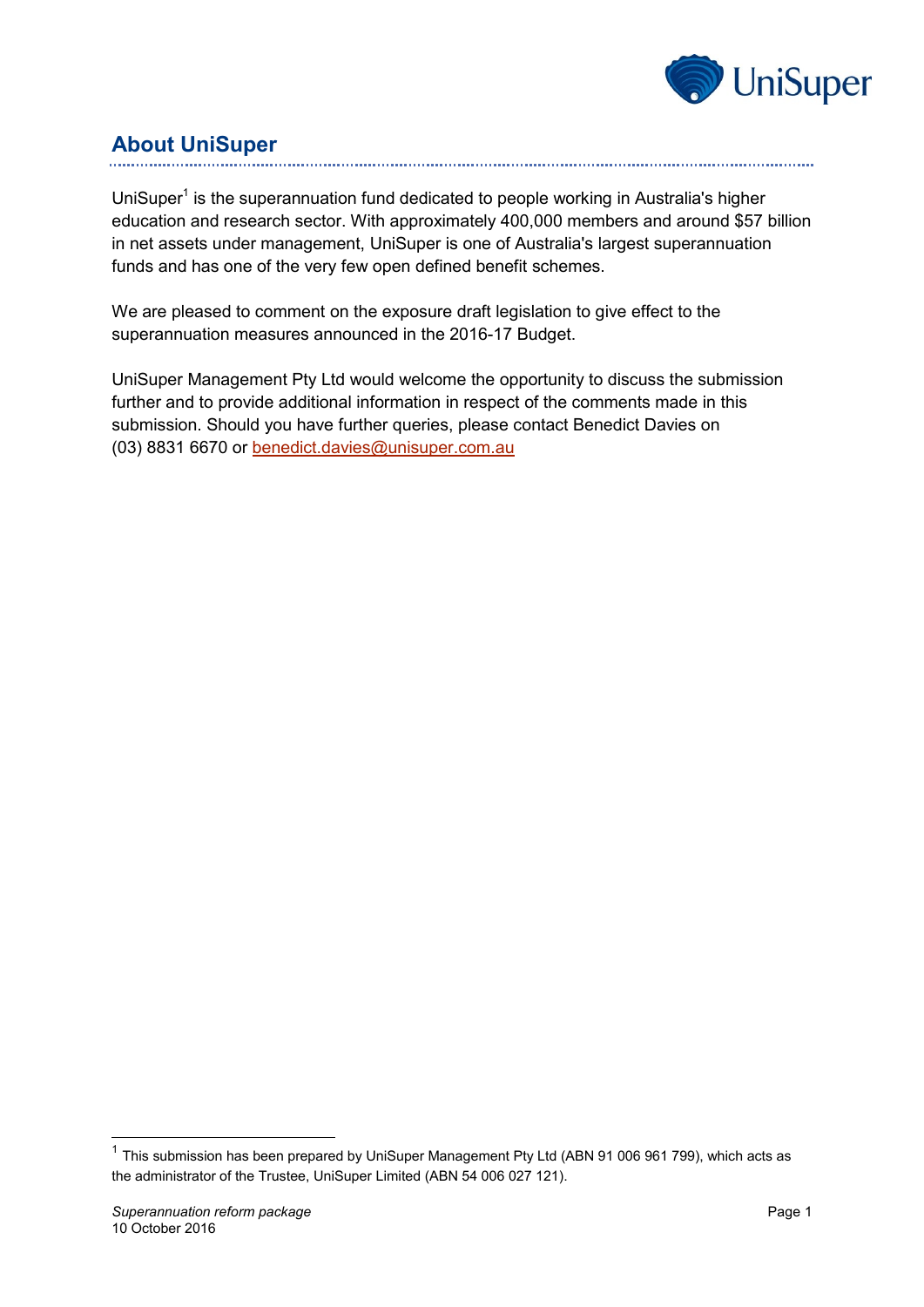

# **Executive Summary**

- While we make no comment on the size of the Transfer Balance Cap (TBC), we do, however, have a number of concerns about its application to defined benefit income streams.
- The Transfer Balance Cap (TBC) includes special valuation rules that over value many defined benefit pensions. This raises a number of equity issues, particularly horizontal equity.
- We suggest an alternative valuation rule using scheme-based commutation factors to better address the horizontal equity and possible behavioural responses.
- Our alternative method would also help address some of the potential inequities in the proposed treatment of reversionary pensions.
- The new category of assessable income known as *defined benefit income* would include for the first time – from what we can establish – some amount of after-tax monies in assessable income.
- We submit that an exemption of the tax-free component calculated under the rules in section 307-125 should continue and consideration should be given to grandfathering holders of the Commonwealth Seniors Health Card on 3 May 2016.
- While we understand that the amount of concessionally-taxed superannuation cannot be unlimited, we would be concerned if policies that cap pension balances were introduced without prior rigorous modelling of the policies' impact on retirement adequacy and replacement rates. Detailed analysis should be prepared by an expert modelling unit, such as Treasury's Retirement Income Modelling Unit, to help inform the debate.
- On two previous occasions when the concessional caps were changed, special grandfathering rules were introduced.

The policy basis for grandfathering (i.e. difficulty for members to reduce their contributions) has not changed. We strongly encourage further consideration to extending special grandfathering rules to newer defined benefit members, albeit at the cap that they were subject to at the time of the announcement.

- Proposed section 307-205 is confusing and potentially requires defined benefit interests to be valued annually based on the valuation factors in Schedule 1B of the Income Tax Assessment Regulations 1997. Currently, this calculation is done only once under the "proportioning rule" when a defined benefit pension becomes payable.
- There is a simpler alternative approach using the existing Member Contribution Statement process. Question 58 requires funds to report an account balance to the ATO based on a member's withdrawal benefit as at the last reporting date.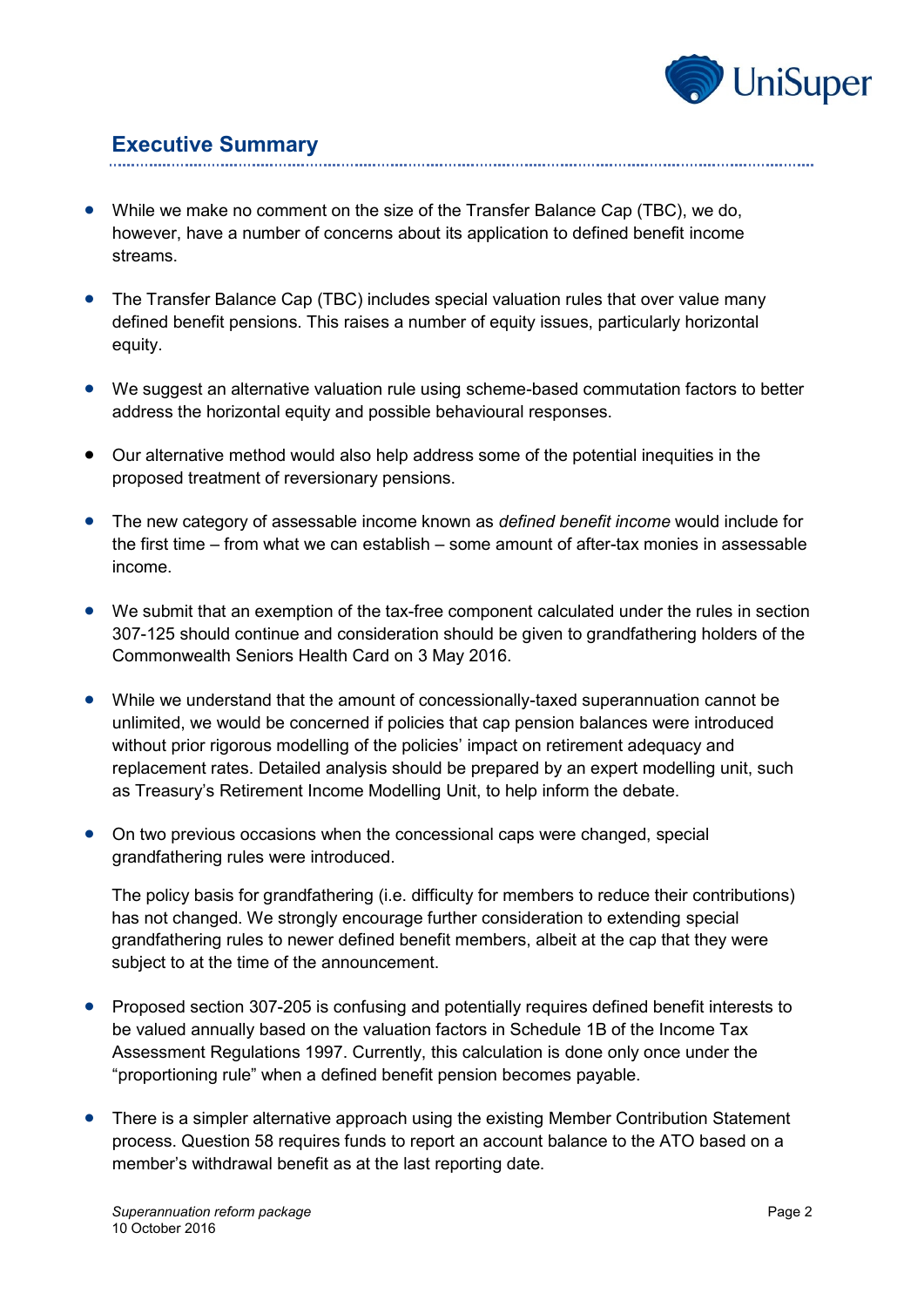

# **Comments on the transfer balance cap**

While we make no comment on the size of the Transfer Balance Cap (TBC), we do, however, have a number of concerns about its application to defined benefit income streams. Our comments are about the proposed special method and would apply equally if the TBC were double (or half) the proposed limit of \$1.6 million.

The proposed rules to calculate a special value for lifetime products are simple but, arguably, unfair. Applying the same valuation multiple to all lifetime income pensions would be fair only if all lifetime pensions had the same features and their recipients were all the same age. But that is not the case. The special valuation rules, therefore, raise a number of equity issues, particularly horizontal equity, which we outline below.

#### **1. Equity issues based on age**

An across-the-board valuation factor of 16 does not take into account the fact that the value of a lifetime pension varies with the pensioner's age.

For example, a \$100,000 lifetime pension paid to a 75 year old is less valuable than a \$100,000 lifetime pension paid to a 60 year old. Annuity prices clearly reflect this fact and most, if not all, DB schemes that pay pensions recognise this in their benefit design.

In the case of UniSuper, our benefit design expressly recognises this. By way of example, one class of our defined benefit pensions "Division A" can be commuted at age 60 for a multiple of ten times pension, but at age 70, the commutation value is reduced to seven times.

The proposed valuation factor of 16 would mean that a Division A pension paid to a 70-year old would have a legislated special value *more than double* its commutation value.

#### **2. Equity issues based on scheme design**

An across-the-board valuation factor also does not take into account other valuation issues that arise within schemes and across schemes. Very few defined benefit pensions have exactly the same benefit design, and variations include:

- Indexation: e.g. CPI or AWOTE
- Reversion: e.g. no reversion or 75% reversion or 62.5% reversion (see below for additional comments on reversionary pensions)
- Guaranteed period: e.g. no guaranteed period or 10-years

Each of the above factors is taken into account when valuing pensions, and any proposed special value rules should reflect this.

We believe a fair alternative to a single pension factor of 16 is to use the commutation factors of defined benefit schemes. This will result in a fairer outcome because it will take into account age-valuation effects (above) and benefit design rules.

Using commutation factors will also better address possible behavioural responses to the proposed special value rules which over-value certain lifetime income streams.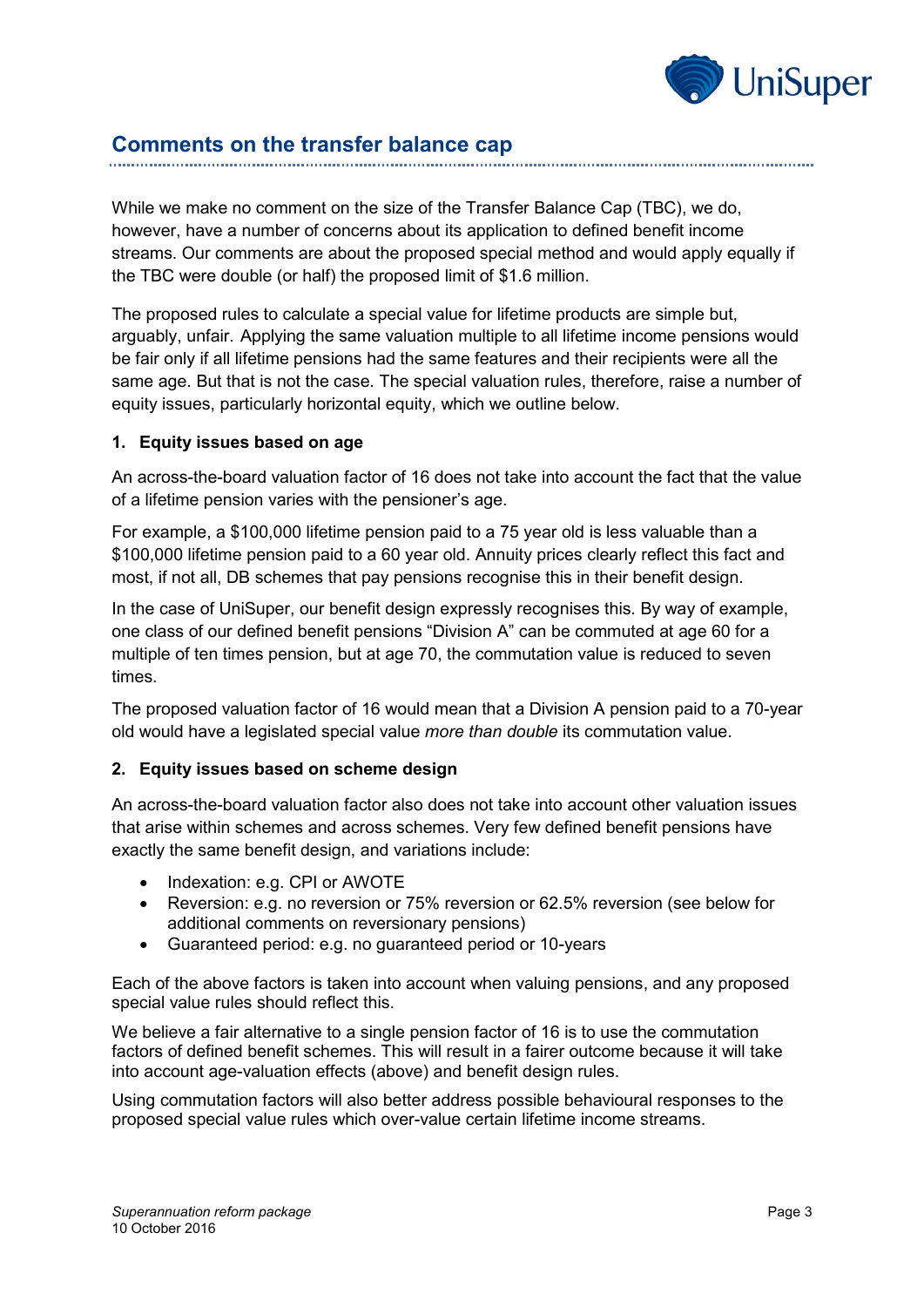

#### **3. Possible behavioural responses**

There are likely to be behavioural responses to consider if valuation rules are applied independently of a member's age and pension features.

Many defined benefit pensions have most  $-$  if not all  $-$  of the features of a Comprehensive Income Product for Retirement (CIPR). And most defined benefit members with pension rights, make plans to "blend" their DB pension with another account-based pension. While the percentage mix varies based on their degree of risk aversion and amount of nonsuperannuation wealth, the optimal mix should not be influenced by changing tax and social security rules.

The FSI recognised this fact when it recommended that the means test (a similar special valuation approach) should "not discourage products that manage longevity risk [and] should aim to provide neutral treatment of products with longevity risk protection".<sup>[1]</sup>

These comments apply equally well in a tax setting and our analysis (below) suggests that if legislated multiples (such as the valuation factor of 16 included in proposed section 294-120) are greater than the fund's terms of conversion (typically, a pension valuation factor or commutation factor) many defined benefit pensions will be overvalued for tax purposes.

If that is the case, or even if it is perceived to be the case, there is a real risk that those with defined benefit pension rights will not choose the optimal defined benefit pension base. The optimal mix should be based on the features of each income stream e.g. based on a need for income in retirement, preference for stable, indexed income, longevity insurance, etc. rather than based on tax and social security consequences.

If the transfer balance cap is seen to be a cap that retirees choose to "maximise", it is likely that account-based (and similar) pensions could be perceived to be more generously treated.

#### **Example – base case**

Member, 65, has a defined benefit interest, that would pay an indexed pension of approximately \$83,1000 (valued by the fund at \$1,000,000) and an accumulation balance of \$430,000 with which he intends to purchase an account-based pension.

The combined superannuation interests (above) could be thought of as a 70:30 CIPR, which could be the optimal mix for that member, depending on his or her circumstances. However, after the TBC is applied (see over page), the combined amounts would now be in excess of the \$1.6 million cap by virtue of the high conversion factor of 16. This would give rise to an excess amount of approximately \$162,000.

<sup>-</sup><sup>[1]</sup> Financial System Inquiry (FSI), Chapter 2:Superannaution and retirement incomes (2014)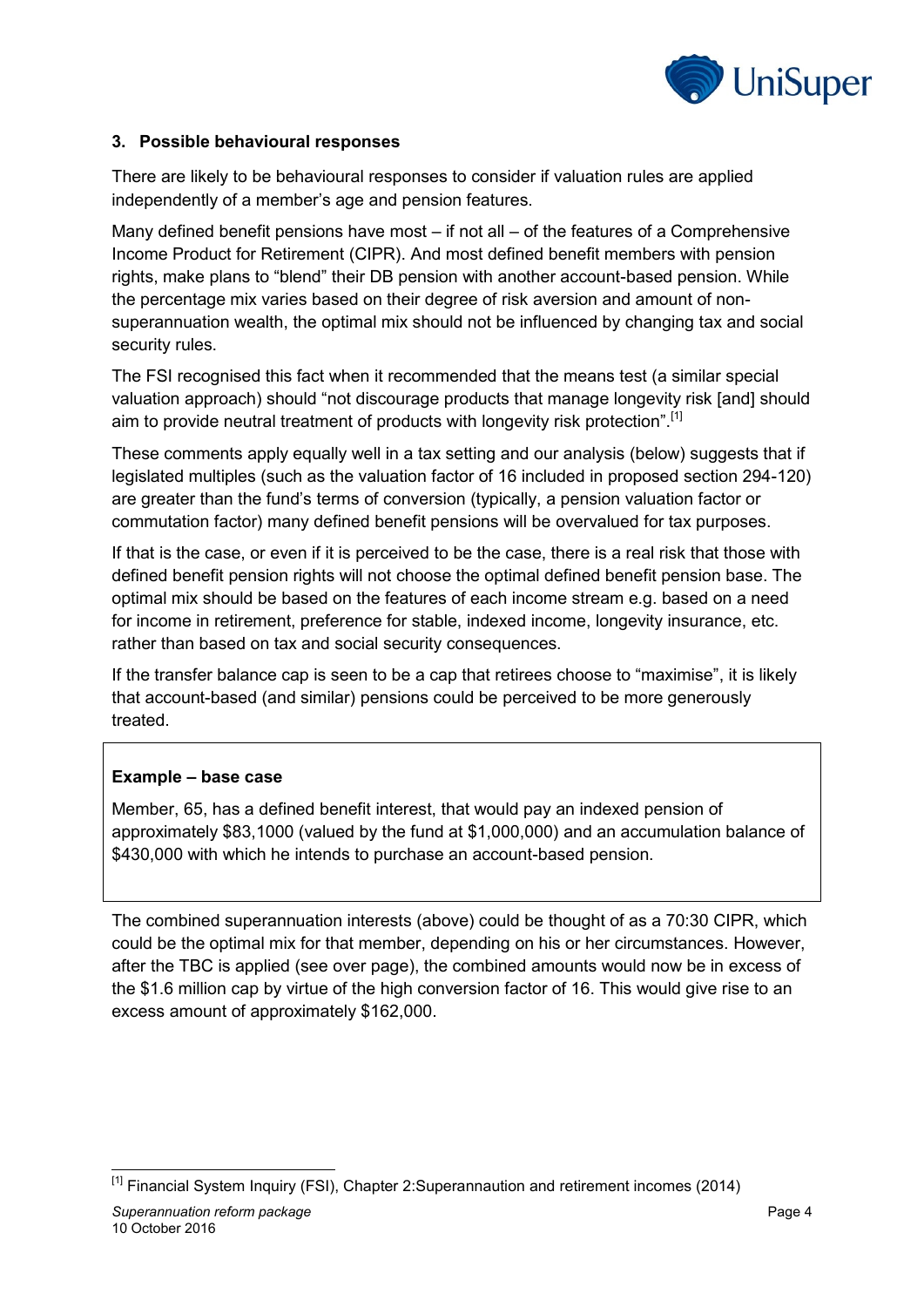

|                                                                                                                                            | Base case<br>100% DB pension -<br>\$83,333 |
|--------------------------------------------------------------------------------------------------------------------------------------------|--------------------------------------------|
| Defined benefit pension valued at a PVF of 12*                                                                                             | 1,000,000                                  |
| Defined benefit pension with a special value of<br>16 times                                                                                | 1,333,333                                  |
| Account-based pension                                                                                                                      | 428,571                                    |
| Amounts transferred to pension phase                                                                                                       | 1.761.904                                  |
| Transfer balance cap                                                                                                                       | 1,600,000.00                               |
| Amount over cap                                                                                                                            | 161,904                                    |
| * A PVF of 12 is taken an approximation for valuing a 65 year old's pension rights but the figure<br>will vary with age and scheme design. |                                            |

While the behavioural response is hard to predict, we posit that many affected members will focus on the quantum of the cap and view one of the retirement planning objectives to take maximum advantage of this cap. In other words, we believe some members will be influenced by the proposed special value rules to reduce the amount they allocate to their defined benefit pension so as to get "more" money into the pension phase.

This can be seen (below), where the member now considers alternatives of taking 90% of his defined benefit pension or 80% or 70%, each time taking a smaller defined benefit pension. Each time the defined benefit pension is reduced, the excess reduces. Eventually a point is reached a second account-based pension (in addition to the existing \$429,000) can be commenced as the unused transfer balance cap increases.

|                                                             | 100% DB pension<br>entitlement -<br>\$83,333 | 90% DB pension<br>entitlement -<br>\$75,000 | 80% DB pension<br>entitlement -<br>\$66,667 | 70% DB pension<br>entitlement -<br>\$58,333 |
|-------------------------------------------------------------|----------------------------------------------|---------------------------------------------|---------------------------------------------|---------------------------------------------|
| Defined benefit pension<br>valued at a PVF of 12*           | 1,000,000                                    | 900.000                                     | 800.000                                     | 600,000                                     |
| Defined benefit pension with a<br>special value of 16 times | 1,333,333                                    | 1,200,000                                   | 1,066,666                                   | 933,333                                     |
| Account-based pension                                       | 428,571                                      | 428,571                                     | 428.571                                     | 428,571                                     |
| Amount transferred to pension<br>phase                      | 1,761,904                                    | 1.628.571                                   | 1,495,237                                   | 1,361,904                                   |
| Transfer balance cap                                        | 1.600.000                                    | 1.600.000                                   | 1.600.000                                   | 1.600.000                                   |
| Amount over cap                                             | 161,904                                      | 28,571                                      | 104,762                                     | 238,095                                     |
| <b>Additional ABP</b>                                       | nil                                          | nil                                         | 104,762                                     | 238,095                                     |

It could be argued that this behaviour is myopic and that members in these circumstances, by failing to adequately evaluate the benefit of receiving a lifetime pension, are making a poor choice. However, the framing of this cap, we believe, will exacerbate this myopia rather than reduce it.

It is for the above reasons that we favour the use of actuarially-based commutation that offer a neutral treatment of defined benefit pensions vis-à-vis account-based pensions.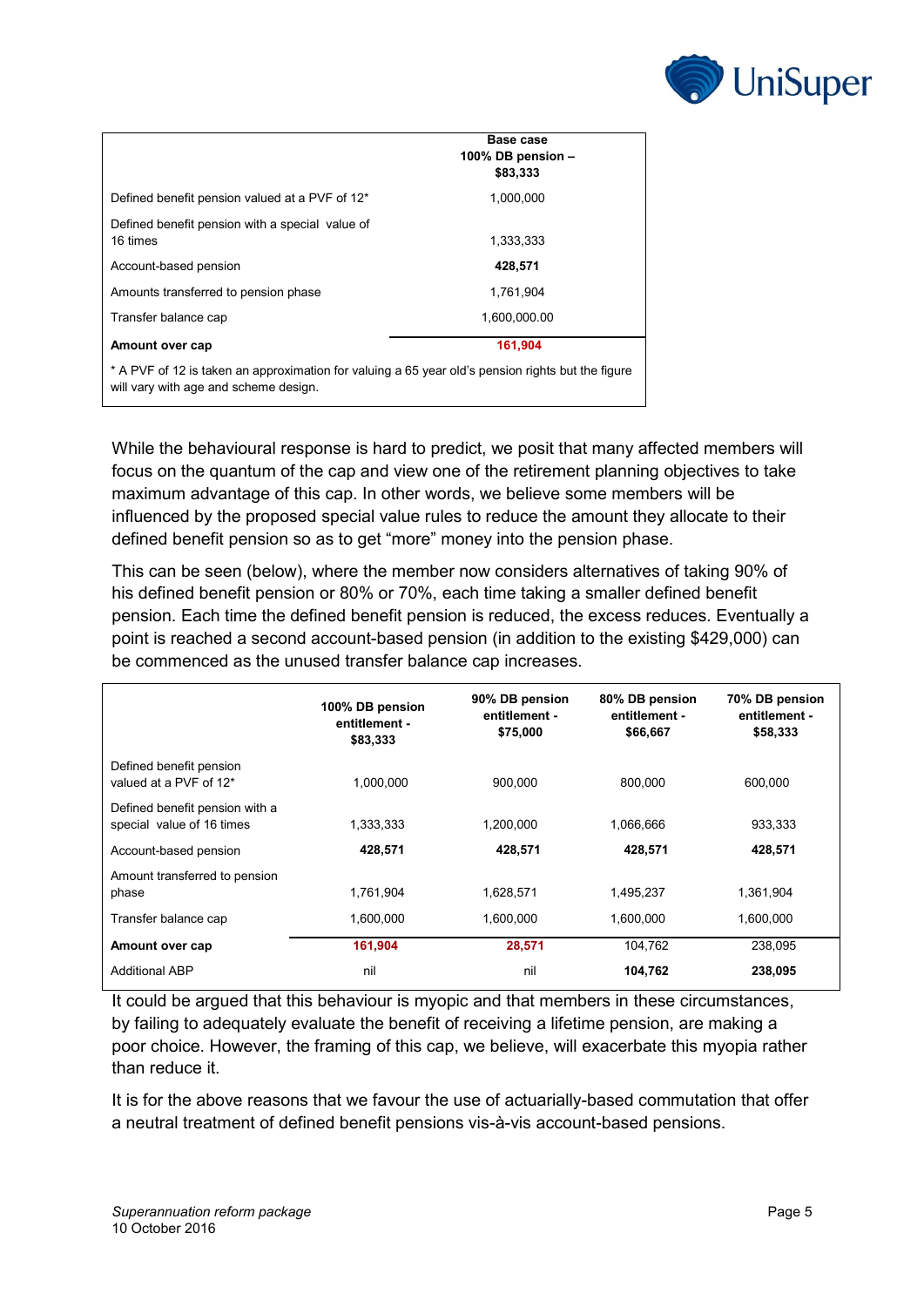

#### **Reversionary & couple-based pension issues**

We note that the value of reversionary superannuation income streams will count towards the recipient's transfer balance cap. These rules further highlight the above concerns with the treatment of defined benefit pensions.

Our defined benefit pensions include an in-built reversion (62.5%) to a pensioner's surviving spouse. On reversion, we also offer the option to commute all or part of the pension and receive a death benefit lump-sum in its place.

The new law will introduce an additional consideration for recipients of reversionary pensions i.e. will this reversionary pension affect other existing pensions and, if so, what to do about it? It is in these circumstances that the proposed special value rules are likely to over-value defined benefit pensions. If a pension were to revert to, say, a 90-year old on death of the primary pensioner, based on factors in our trust deed, we would offer a death benefit lumpsum of three times the pension, whereas the proposed special value rules would apply a factor of 16. That is more than five times greater, and is likely to influence the decision to commute the pension.

We believe that this further highlights the benefits of using scheme-based terms of conversion as opposed to the proposed special value factor of 16.

#### **Defined benefit income**

Division 302A of the Exposure Draft introduces a new category of assessable income described as defined benefit income. In the section above, our comments are independent of the size of the TBC and focus on horizontal equity issues arising from treating all DB schemes and scheme members alike. In this section, we raise a key principle of tax design that we believe is being compromised. Our comments would apply if the income threshold were \$50,000 or \$200,000 because the principle is an important one.

The defined benefit income rules would include for the first time – from what we can establish – some amount of after-tax monies in assessable income; that is to say, capital contributions (historically called undeducted contributions or, more recently, nonconcessional contributions) will be included in assessable income and subject to additional tax.

This seems to breach a fundamentally important principle of good tax design and we submit that, on principle, the exemption of the tax-free component calculated under the proportioning rules in section 307-125 should continue.

Defined benefit pensions are typically funded by a combination of employer contributions, fund earnings and, for many funds, after-tax member contributions. In the case of UniSuper members, the defined benefit is funded by a 14% employer contribution (which ultimately adds to a defined benefit pension's taxable component) and a 7% standard member contribution (which ultimately adds to a pension's tax-free component).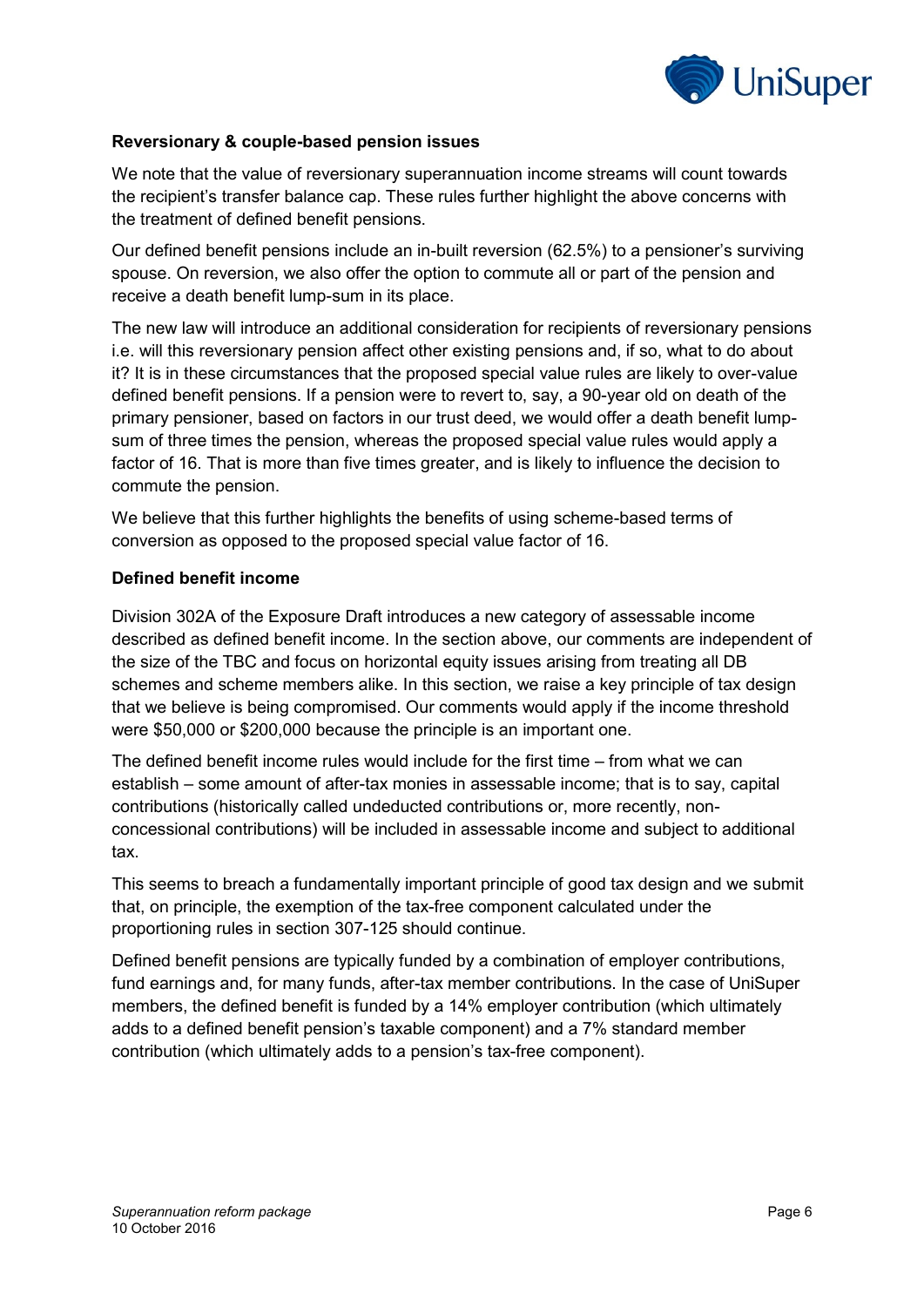

Our records indicate that roughly 64% of our 7,000 current defined benefit pensioners have tax-free amounts greater than 10%. Further, 40% have tax-free amounts greater than 20% and 28% have tax-free amounts exceeding 30%.<sup>2</sup>

Arguably, the defined benefit income cap is set at a level which gives most taxpayers an effective deduction of their non-concessional contributions. The 50% exemption under proposed section 302A-5 also reduces the number of affected taxpayers. However, as a point of principle, it has long been the case that capital contributions are not subject to additional taxes. There is a risk that the long-established "tax compact" will be broken if this were to change and, particularly, if this measure were applied more broadly.

We should also like to highlight an important difference between the proposed excess transfer balance tax (applying, typically, to account-based pensions in excess of the TBC) and the proposed rules for defined benefit income: an excess transfer balance is not included in assessable income while "excess" defined benefit income is. As a result, affected defined benefit pensioners will have "excess pension amounts" included in the test for the Commonwealth Seniors Health Care Card while this would not be the case if they held an account-based pension. This, again, is likely to have behavioural responses with retirees choosing a mix of income stream to respond to the incentive (or disincentive) structure put in place by these tax rules. Consideration should be given to exempting defined benefit pension income from the Commonwealth Seniors Health Card, at least for pensions commenced prior to the announcement because, typically, they are not commutable.

#### **Adequacy consequences should be clearly outlined**

While we understand that the amount of concessionally-taxed superannuation cannot be unlimited, we would be concerned if policies that cap pension balances were introduced without prior rigorous modelling of the policies' impact on retirement adequacy and replacement rates. While the superannuation industry itself has undertaken similar exercises, we submit that policies like this should include detailed analysis prepared by an expert modelling unit, such as Treasury's Retirement Income Modelling Unit, to help inform the debate.

 2 For additional background information, please see our submission to the Senate Standing Committee for Community Affairs

[http://www.aph.gov.au/Parliamentary\\_Business/Committees/Senate/Community\\_Affairs/Fair\\_Sustain](http://www.aph.gov.au/Parliamentary_Business/Committees/Senate/Community_Affairs/Fair_Sustainable_Pensions/Submissions) [able\\_Pensions/Submissions](http://www.aph.gov.au/Parliamentary_Business/Committees/Senate/Community_Affairs/Fair_Sustainable_Pensions/Submissions)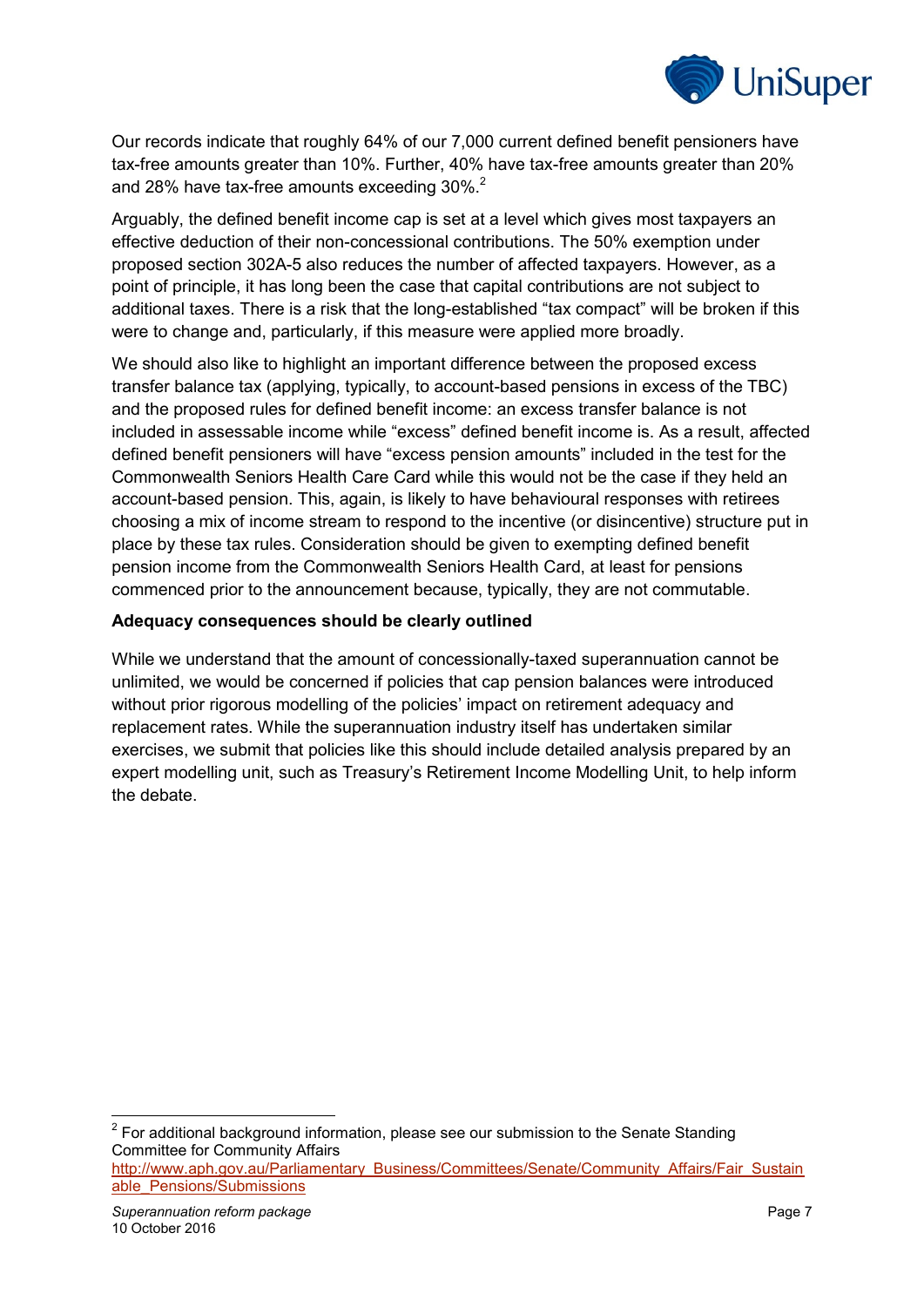

# **Comments on concessional superannuation contributions**

We have long advocated for a more generous concessional contributions cap, particularly where members receive contributions above the minimum SG rate.

Our Defined Benefit Division and Accumulation 2 members typically receive a 17% employer contribution. Members have no capacity to influence to the contribution rate because it's a fixed contribution rate to meet the funding of the DBD. As a result of reducing the concessional cap, more of our members are going to exceed the proposed \$25,000 cap.

On two previous occasions when the concessional caps were changed, special grandfathering rules were introduced by former Treasurers Costello and Swan:

*Given the unique nature of defined benefit schemes, and the difficulty for members to reduce their contributions, a transitional arrangement will apply to members of these schemes. Existing members of defined benefit schemes…with notional contributions above the concessional contribution cap will be deemed as having contributions made at the maximum level of the cap for the individual. This arrangement will no longer apply if the scheme amends their rules to increase member benefits.*

#### **Treasurer Media Release No 093, 5 September 2006**

*'Grandfathering' arrangements will apply to certain members with defined benefit interests as at 12 May 2009 whose notional taxed contributions would otherwise exceed the reduced cap. Similar arrangements were applied when the concessional contributions cap was first introduced.*

#### **Budget Paper No 2, p 35, 12 May 2009**

The policy basis for grandfathering (i.e. it is difficult or impossible for members to reduce their contributions) has not changed. Members who join a defined benefit scheme between 12 May 2009 and 3 May 2016 are currently not grandfathered; however, consideration should be given to grandfathering them at the cap that they were subject to at the time of the announcement.

For this new category of grandfathered members, for any notional tax contributions (NTCs) in excess of the cap (i.e. \$35,000 for older members or \$30,000 for those under 50 years of age), only the NTC amount above the grandfathered cap would be subject to marginal tax rather than the excess over the proposed general cap of \$25,000.

This policy would ensure that those who joined defined benefit schemes between Budget nights 2009 and 2016 would be grandfathered on terms similar to those grandfathered under previous announcements.